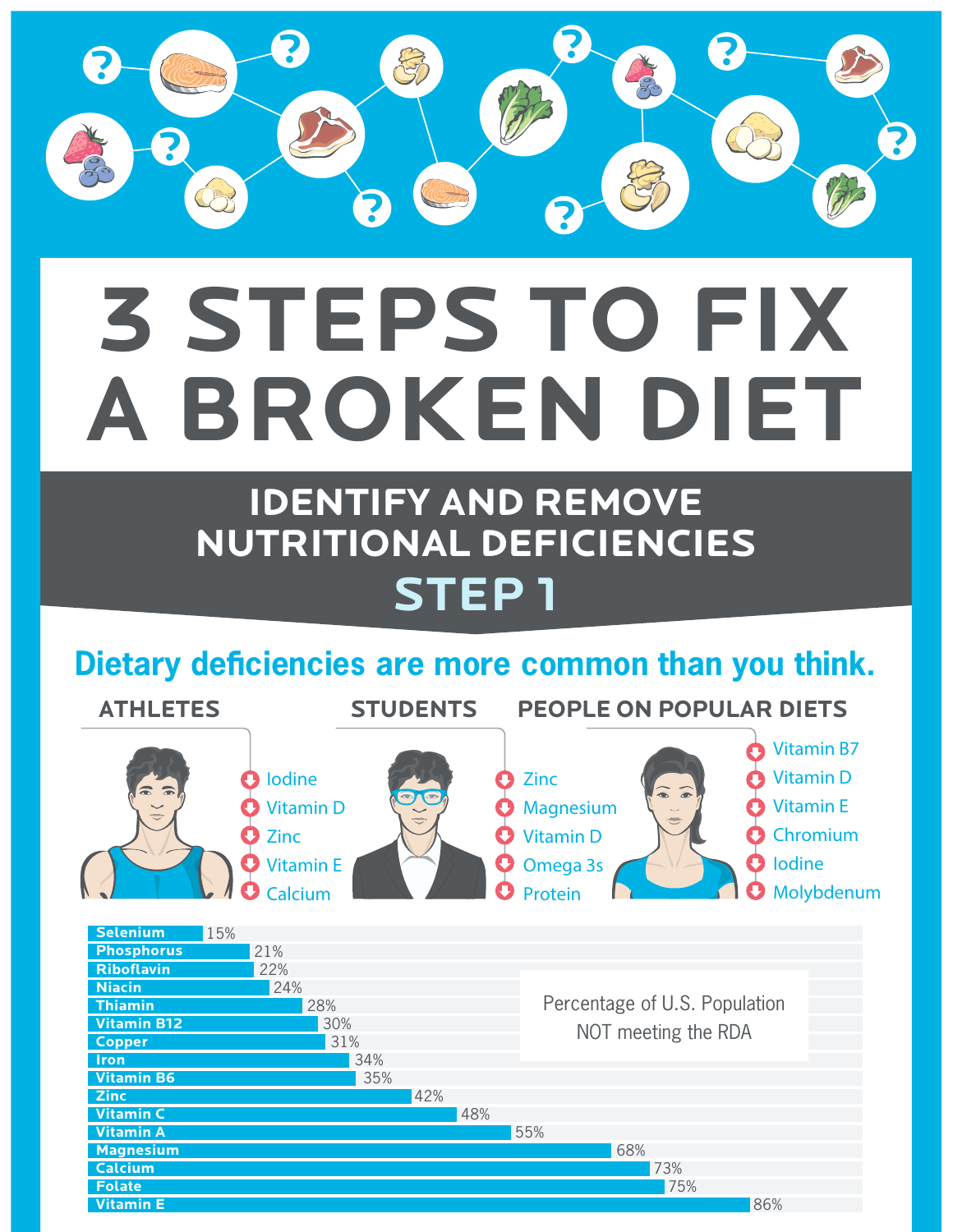#### **IDENTIFYING DEFICIENCIES**

Blood, saliva, and urine testing can uncover specific deficiencies. But there's an easier place to start.

#### **COMMON DEFICIENCIES AMONG COACHING CLIENTS**





**WATER**  (low-level dehydration)

**VITAMINS MINERALS**

**PROTEIN** (particularly in women and

in men with low appetites)



**ESSENTIAL FATS** (95% of the population is deficient)

#### **CORRECTING DEFICIENCIES: WHERE WE BEGIN**





**DRINK MORE HYDRATING FLUIDS**

#### **EAT MORE FOODS RICH IN VITAMINS AND MINERALS**



**EAT MORE FOODS RICH IN PROTEIN**



**TAKE IN MORE ESSENTIAL FATS**  (fish, fish oil, algae oil, etc.)

When we don't get the nutrients we need, we suffer. **As soon as we start eating them regularly, we thrive.**

#### **ADJUST FOOD AMOUNT AND FOOD TYPE STEP 2**



**Once nutrient deficiencies are corrected, it's time to adjust food amount. Please note: We actively avoid calorie counting.** Short-term food journals work well as dietary awareness tools.

But calorie counting can actually backfire.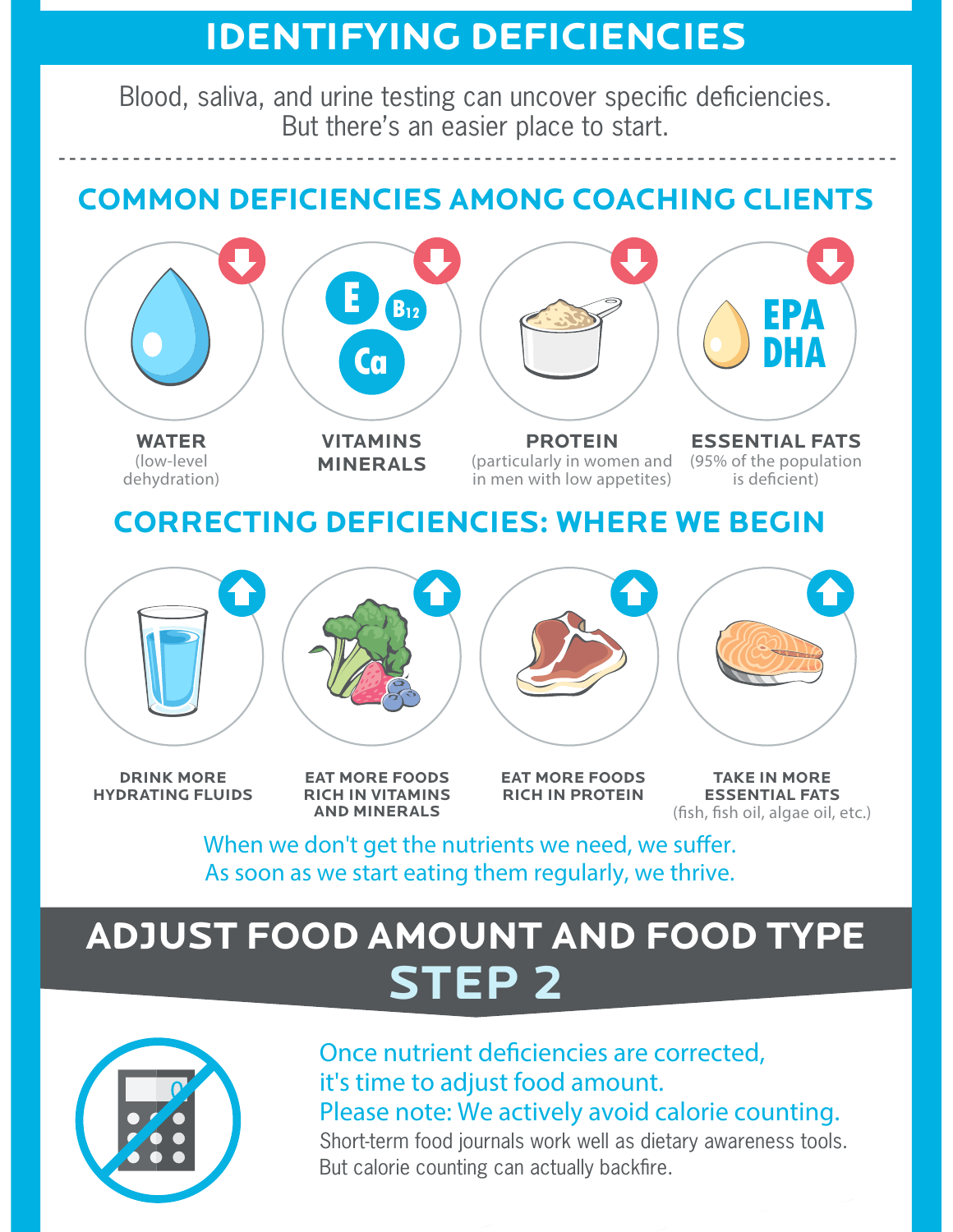#### **SO, HOW MUCH SHOULD I EAT?**

**Based on your body type…**



Their engine speed is set to "idle".

They're naturally less active.

They typically have a slower metabolic rate and generally don't tolerate carbs as well.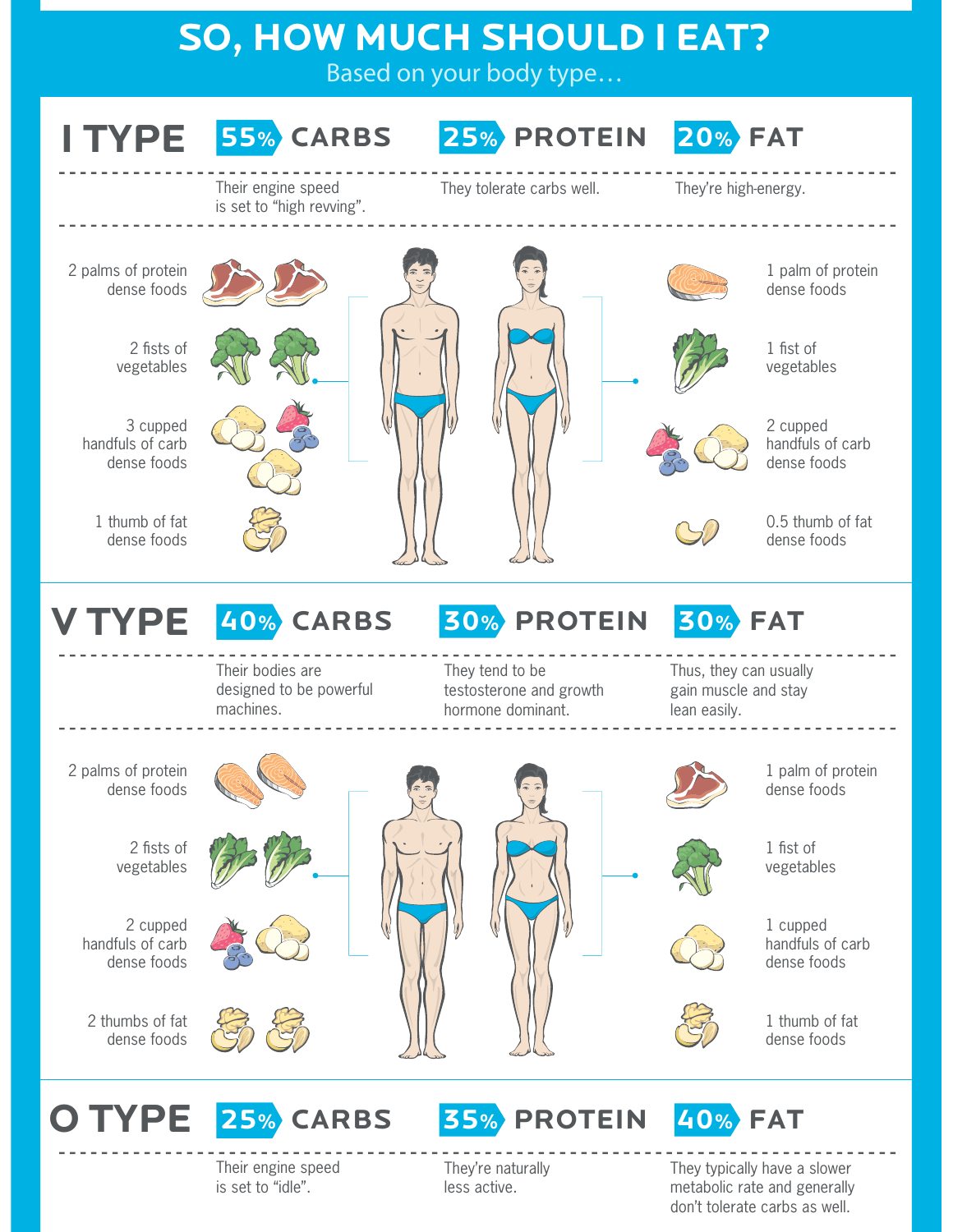

#### PORTION SIZES

The following portion guide assumes 3-4 meals a day. Notice that, instead of counting calories, you can use your own hand as a portable portion guide. Your palm measures protein, your fist for veggies, your cupped hand for carbs, and your thumb for fats. For more about this strategy visit: **www.precisionnutrition.com/calorie-control-guide**

### **STEP 3 FINE TUNE THE DETAILS**

**Once deficiencies are corrected and you're eating the right types of food in the right amounts, everything else is just a minor detail.**

#### **HOW OFTEN SHOULD I EAT?**

As long as we eat the right foods in the right amounts, meal frequency is a matter of personal preference. You could eat smaller meals often or large meals less often.

## **SHOULD I CYCLE CALORIES OR CARBS?**

For some people this strategy can make a difference. Here's how to do it...

On the days you're lifting weights – add starchy carbs to your baseline diet.



 $\bullet$  On the days you're not lifting weights – eat a baseline diet of mostly protein, vegetables and healthy fats with minimal carbs.